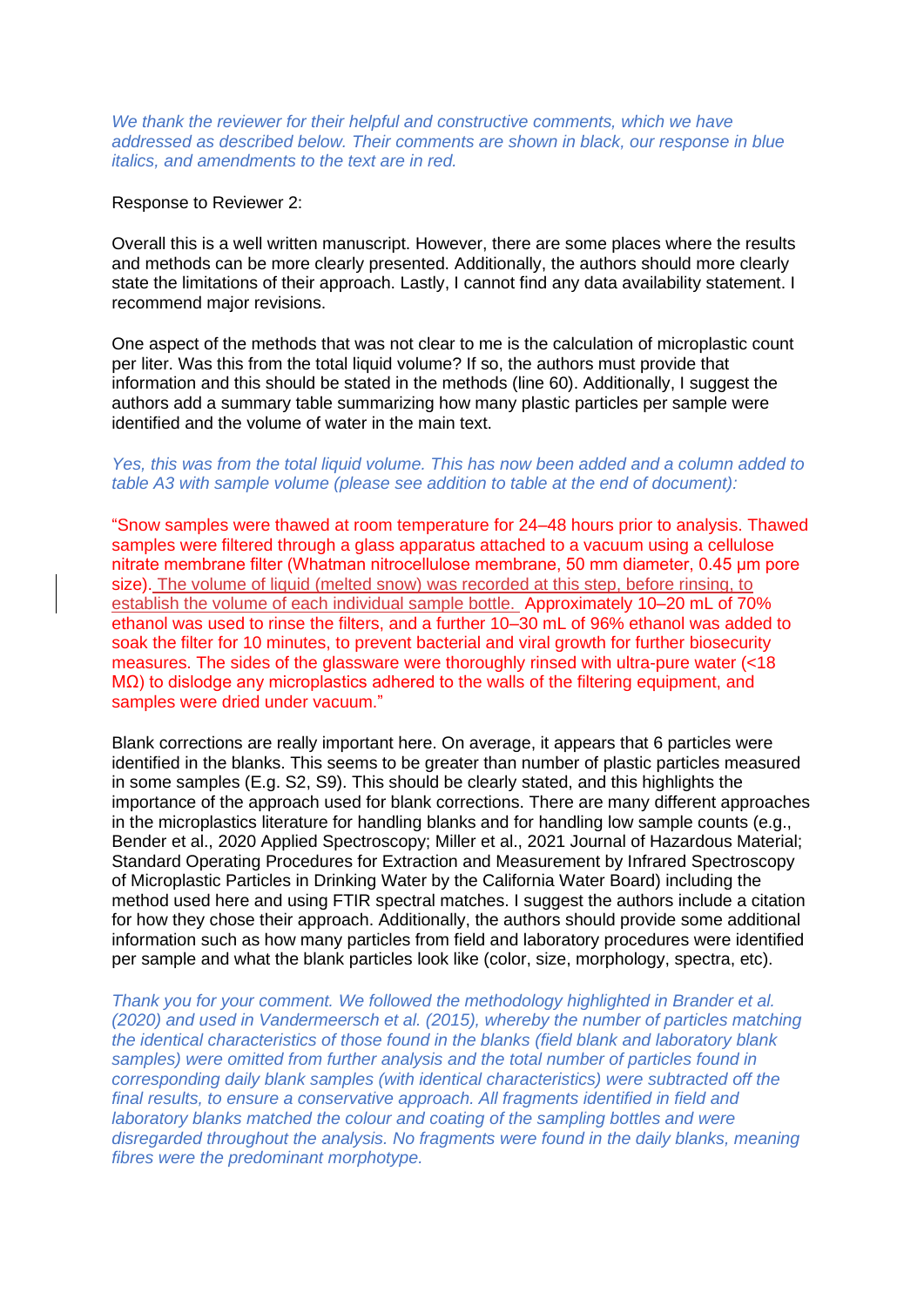*We have added the following to line 106 and made the following changes to section 3.1, respectively, to highlight the approach taken for blank corrections:*

*Line 106:* "For blank corrections we followed the methodology highlighted in Brander et al. (2020) and used in Vandermeersch et al. (2015), whereby particles matching the identical characteristics of those found in the blanks (laboratory and field blanks) were omitted from further analysis, and total daily laboratory blank findings were subtracted from the corresponding samples (Table. S1)."

*Section 3.1: "*Recovery rates for spiked samples were 100%. Across the sample controls an average of 1.5 (±0.89)one particles wereas found in daily laboratory blanks (*n*=11), 3 (±0)three particles in field blanks (*n*=2) and 2 (±1)two particles in method controls (*n*=2). *All fragments identified in field and laboratory blanks matched the colour and coating of the sampling bottles. No fragments were found in the daily blanks, meaning fibres were the predominant morphotype (Table. S1).* Spectroscopic analysis confirmed that the outside bottle coating and fragments found in the blanks were polymethyl methacrylate (PMMA). Suspected microplastic particles in field samples of an identical colour and morphotype to those detected in the field and laboratory blanks were not analyzed further and discounted from the results. All reported PMMA still included in results was a different morphotype and colour to the corresponding sampling bottles, and therefore some PMMA is still shown in results. Particles with identical characteristics of those found in the field and laboratory blanks were excluded from further study and daily blank contamination was subtracted from the results of corresponding samples."

*We have also moved the following lines from section 2.4.3 to the previous section, 2.4.2 so all information is in one place:*

*"Daily laboratory blanks were analyzed using the same procedure as all samples with 500 mL of ultra-pure water."*

*"The laboratory blanks were analyzed to compare results for each individual date and accounted for in the data for the samples filtered on the corresponding days."*

*"Particles found in field samples with identical characteristics to those found in blanks were discarded and excluded from the results."*

*Regarding the interpretation that there were 6 particles on average in the blanks. There were on average 1 in the daily blanks, 2 in the method controls and 3 in the field blanks, which we have chosen not to combine as they are all addressing contamination gained at different stages of the process, i.e. the method controls and field blanks were likely to also pick up contamination from the laboratory process, just as the daily blank did. The daily blanks corresponded with certain samples that were processed on different days, so these are unique to those samples (see added table at end of document). The standard deviations have also been added to the three values provided (see additions to section 3.1 above).*

Additionally line 140 to 141 should include standard deviations of the blanks and the authors should include a table like A2 for the particles identified in the blanks which will also help the reader to understand lines 144 to 145. It appears that sample volume is a limitation here, as a greater sample volume would have resulted in particle counts that were greater than the blank values. This should be clearly stated and perhaps samples with low microplastic counts should be clearly identified. I suggest the authors clearly state this limitation of the data set in the text and in the conclusion and make recommendations for future studies to collect a greater sample volume. For example, I suggest lines 213 to 215 should state "our work provides the first evidence of microplastics in Antarctic snow. limitations of this dataset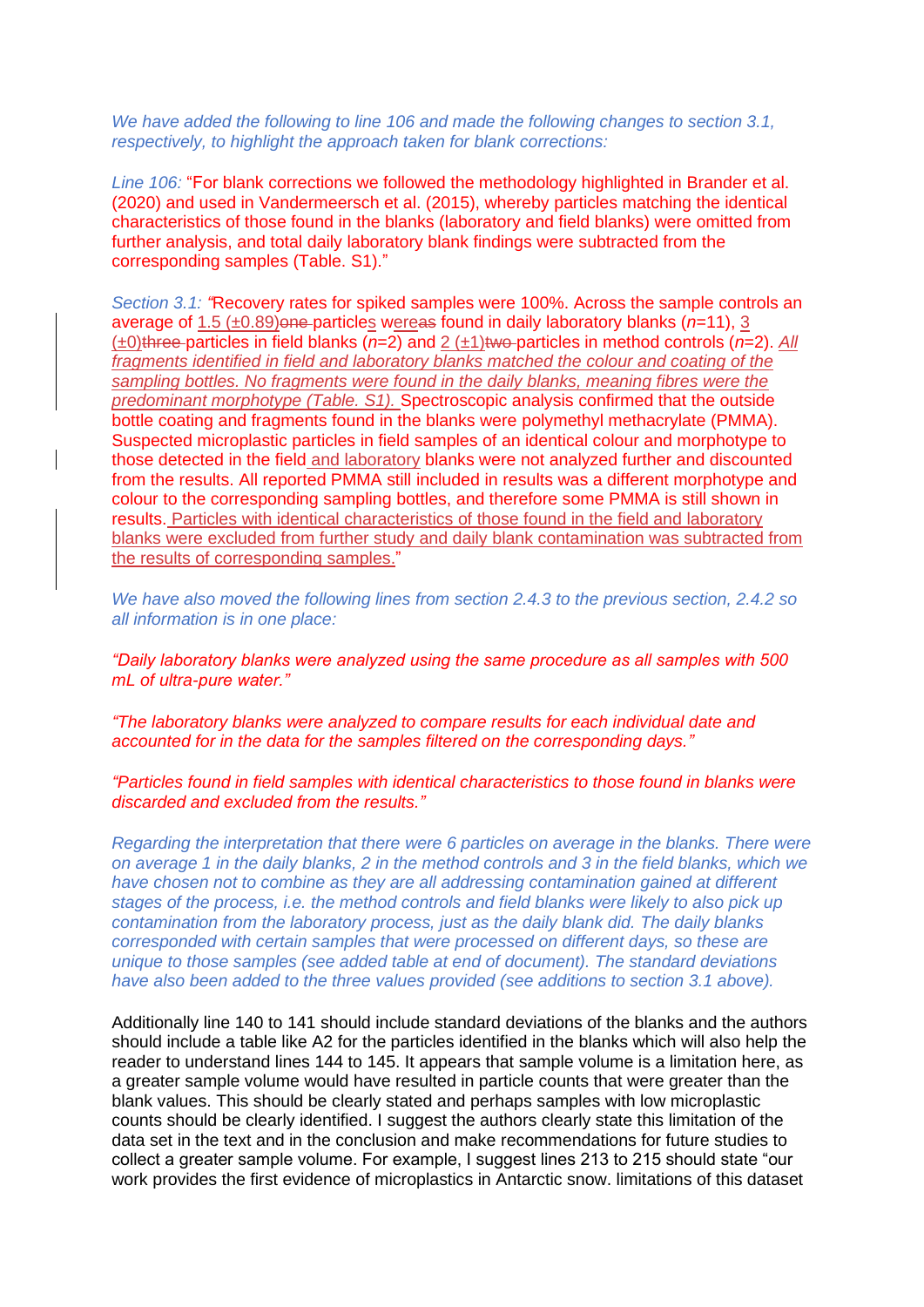include low sample volume and therefore should be replicated, however, our preliminary results suggest…" This low sample volume also explain why particles are higher than prior work.

*The standard deviations have been added to line 140 and 141, as shown above to edits made in section 3.1.*

*A table has been added to the supporting information with the blank particle characteristics, this can be found at the end of the document.*

*We agree with the reviewer that there are limitations experienced due to the low sample volume. This low sample volume was due to the import process of biological samples necessary from the Antarctic into New Zealand, with permits restricting the amount of liquid we were able to bring back. In response to this, we have added in further explanation of this:*

*Line 221:* "This dataset is limited by the low sample volumes due to the permitting restrictions for Antarctic samples. Therefore, we recommend this study to be replicated to further understand these preliminary findings. Larger volumes of snow (≥10 L) or replicates from the same study sites would be beneficial for future research."

While picking putative plastic particles is a good approach, it is important that the authors note that there is a limitation to this method. Specifically that it is really hard to detect translucent or transparent microplastics, and that it is really hard to pick small particles (which the authors noted), and many particles become brittle and difficult to transfer. I think it's important to note these limitation, specifically in the discussion about the color.

### *To address this we have added in the following to section 2.3, Line 80:*

"It is recognised that due to human error, inability to transfer some particles due to the small size and brittleness, and the translucent and transparent nature of some microplastics that there are limitations to this method which are hard to avoid. This may lead to the underestimation of microplastics in this study."

Lastly, there is no data availability statement. Please see Cowger et al., 2020 Critical Review of Processing and Classification Techniques for Images and Spectra in Microplastic Research, Applied spectroscopy for a discussion on data sharing practices for microplastic data.

*A data availability statement has now been added at the end of the paper after line 370:*

"The microplastic data generated in this study has been provided in the appendix of this manuscript, including microplastic counts, sample volume, particle size, shape and polymer type. Relevant data to evaluate the conclusions of this paper are present in either the main paper, the appendix, or the supporting information provided."

Minor comments:

Line 30: There is evidence that anthropogenic pollutants in ice core records from 1889 (e.g. McConnell et al., 2014, Scientific reports)

*We have amended this statement on line 30:*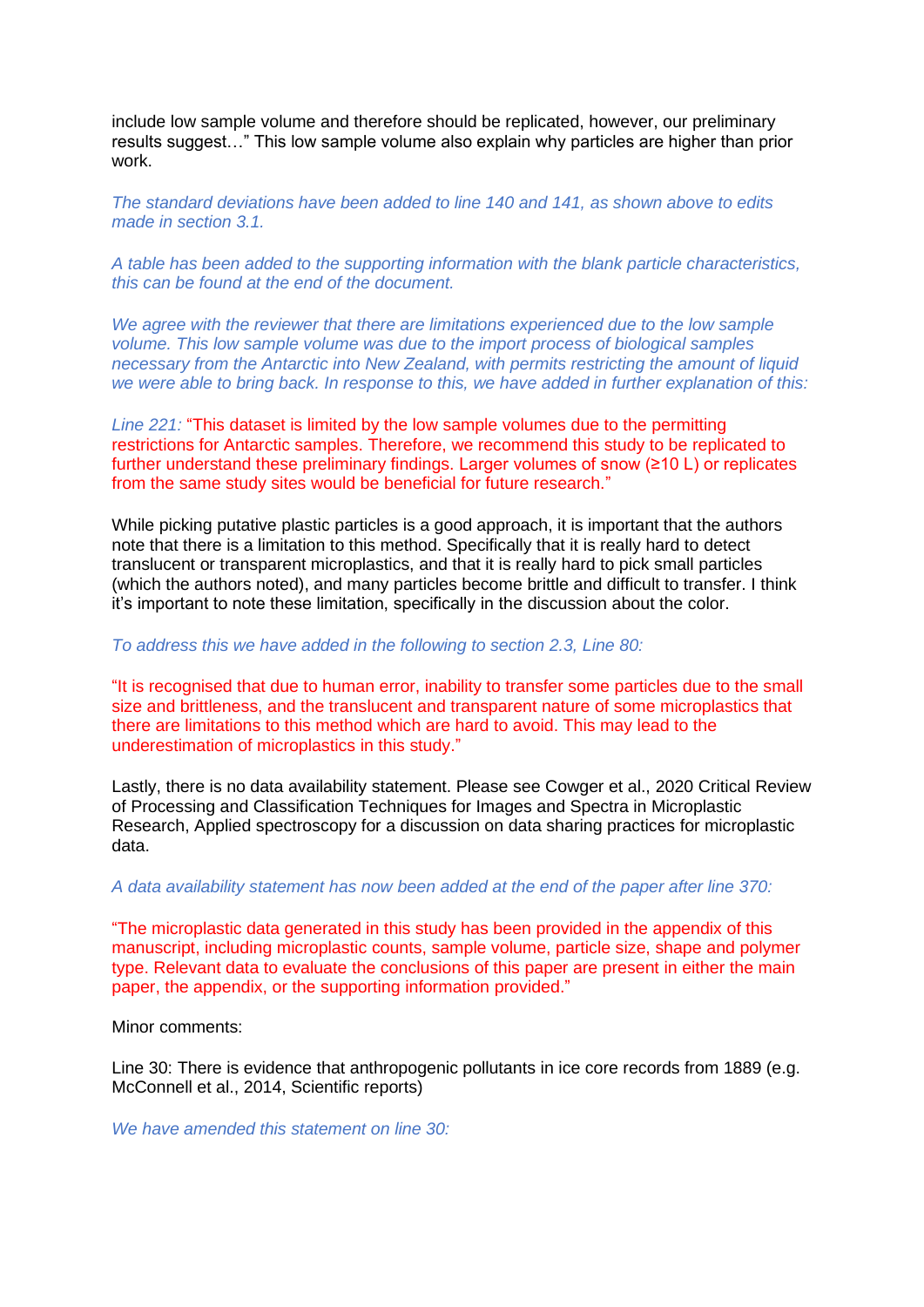"With a few exceptions, such as lead pollution in the late 19<sup>th</sup> century (McConnell et al., 2014). Antarctica was generally thought to be largely untouched by humans until the early 20th century due to its inaccessibility, extreme environmental conditions and barriers such as the Antarctic Circumpolar Current (Tin et al., 2014; Gordon, 1971). While the human footprint has increased over the last century, Antarctica has been set aside asis still a place of peace and science and is thought of as the last remaining true wilderness on earth (Tin et al., 2016). Due to this, Antarctica can act as an indicator of physical, chemical, and biological effects caused from anthropogenic stresses (Huiskes et al., 2006)."

Line 52: was the funnel also stainless steel? And is there an approximate area of the surface snow that was sampled?

*Yes, the funnel was stainless steel. We have added this to line 52. The area of surface snow was not measured so we have chosen not to include this.*

"Samples were collected using a stainless-steel scoop and stainless-steel funnel to fill each 500 mL bottle with snow from the top 2 cm of the surface."

Section 2.2: Were the reagents used pre-filtered?

*It was established that adding a step of filtering for reagents could increase the contamination levels by adding another step for sample exposure, so reagents were not prefiltered, but all reagents used were analytical grade from previously unopened containers. Below statement added in at line 73:*

"All reagents used were previously unopened and analytical grade, with blanks also undergoing identical analysis to control for contamination."

Line 56: were they kept covered during thawing?

*Yes, added in line 56:*

"Snow samples were thawed in the sealed sample bottles at room temperature for 24–48 hours prior to analysis."

Line 68: Was the magnetic stir bar coated in plastic?

*Yes, this was accounted for, added text in line 68:*

"The solution was then left, with the beaker opening covered in aluminium foil, for 20 minutes before being stirred on a hot plate at 45 ◦C for 2–3 hours with a magnetic stir bar. The magnetic stir bar had a white PTFE coating, which was not identified in any field or blank samples."

Line 70: Glass Fiber?

*Added into line 70:*

"…onto a Whatman glass fibre GF/C filter…"

Line 76: I would rewrite to say "Suspected microplastics were characterized…"

*This has been edited at line 76:*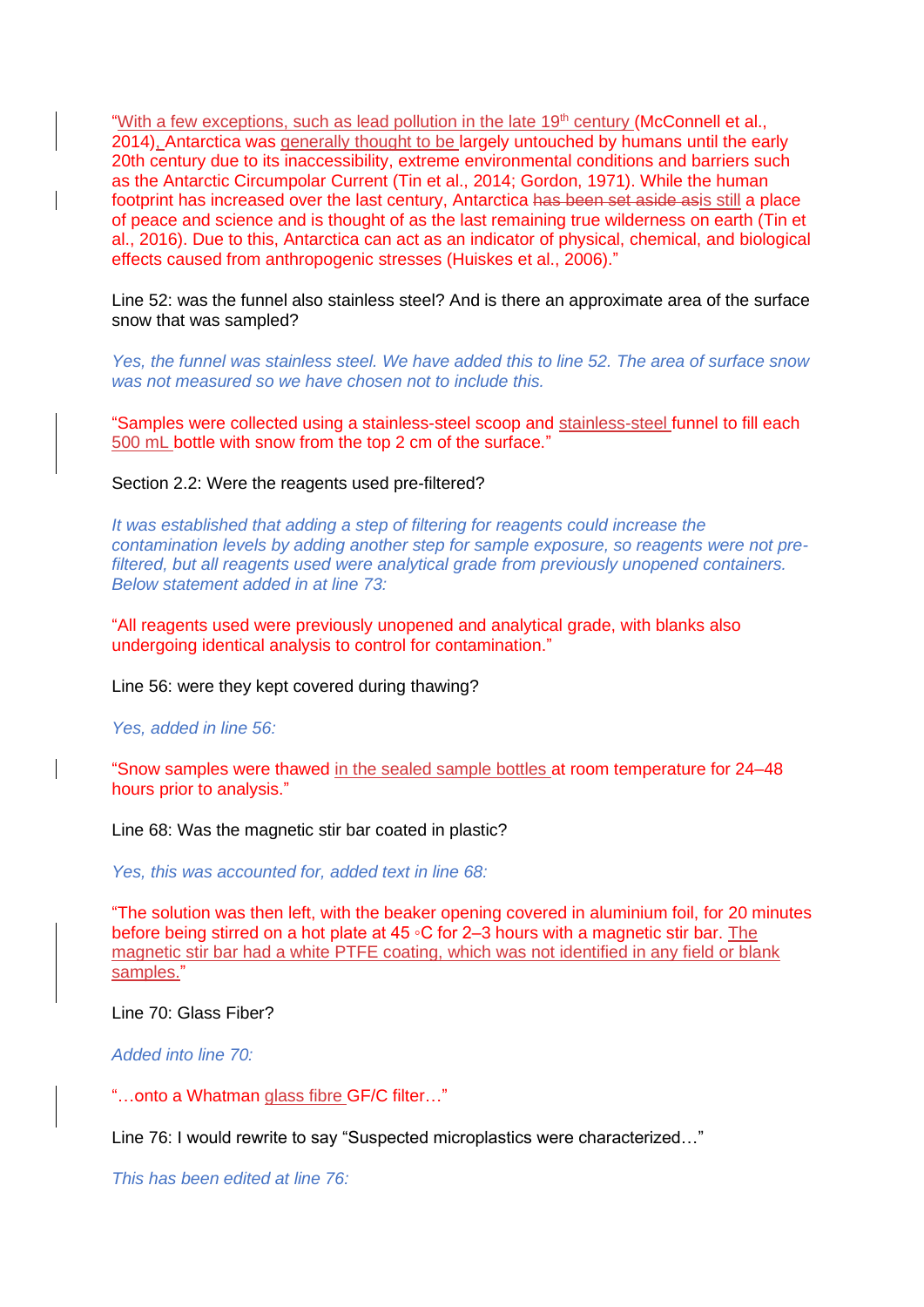"Suspected Mmicroplastics were characterized into four main morphotypes"

Line 85: What is the minimum size that the authors were able to pick?

*Added to line 88:*

"The smallest particle identified in this study was 44 μm (non-plastic), meaning particles less than this size were not accounted for due to analysis limitations."

Line 88 to 89: This is unclear to the reader. I suggest defining the acronyms.

*These have been added:*

(Databases: Industrial chemicals, pure organic compounds; organosilicons; polymers, Hummel defined basic; Sadtler acrylates & Methacrylates; Sadtler fibers & textile chemicals; Sadtler fibers by microscope; Sadtler inorganics; Sadtler polymers & monomers (comprehensive); saddler polymers, Hummel; Sadtler standards (organic & polymeric compounds subset); Sigma-Aldrich library of FT-IR spectra).

Line 90 to 91: Was there any smoothing, baseline correction, atmospheric suppression, etc conducted on the spectra?

*Baseline correction was applied, and CO<sup>2</sup> spectral ranges excluded, this has been added line 87:*

"All spectra were baseline corrected and  $CO<sub>2</sub>$  spectral ranged excluded, saved, and compared against the followinga Wiley spectral librariesy"

Line 90 to 91: For the spectra that did not match the library, can the authors provide some additional detail about the matching approach? Perhaps an example spectra and subsequent match would be helpful here.

*We have added in the following reference to explain the necessity of manual peak picking in environmental plastic studies when using spectral libraries:*

"Those <70% that exhibited plastic characteristics from visual screening and possessed similar μFTIR spectra were analyzed further by the authors using peak picking tools to identify characteristic peaks of plastic polymer types (Kroon et al., 2018). Due to the environmental degradation sampled particles have been subjected to, and the limitations of spectral libraries due to the use of high standard polymers, visual inspection of spectra is an essential step in identification of environmental microplastic analysis (De Frond et al., 2021; Shim et al., 2017).-"

Line 96 to 97: What was the lid of the sample bottle made of?

*This was clear silicone. Have added this information into line 143:*

"The lid of the sampling bottles was confirmed as clear silicone, which was not found in any of the samples or blanks."

Line 156 to 157: Does this include the plastics with matches <70%?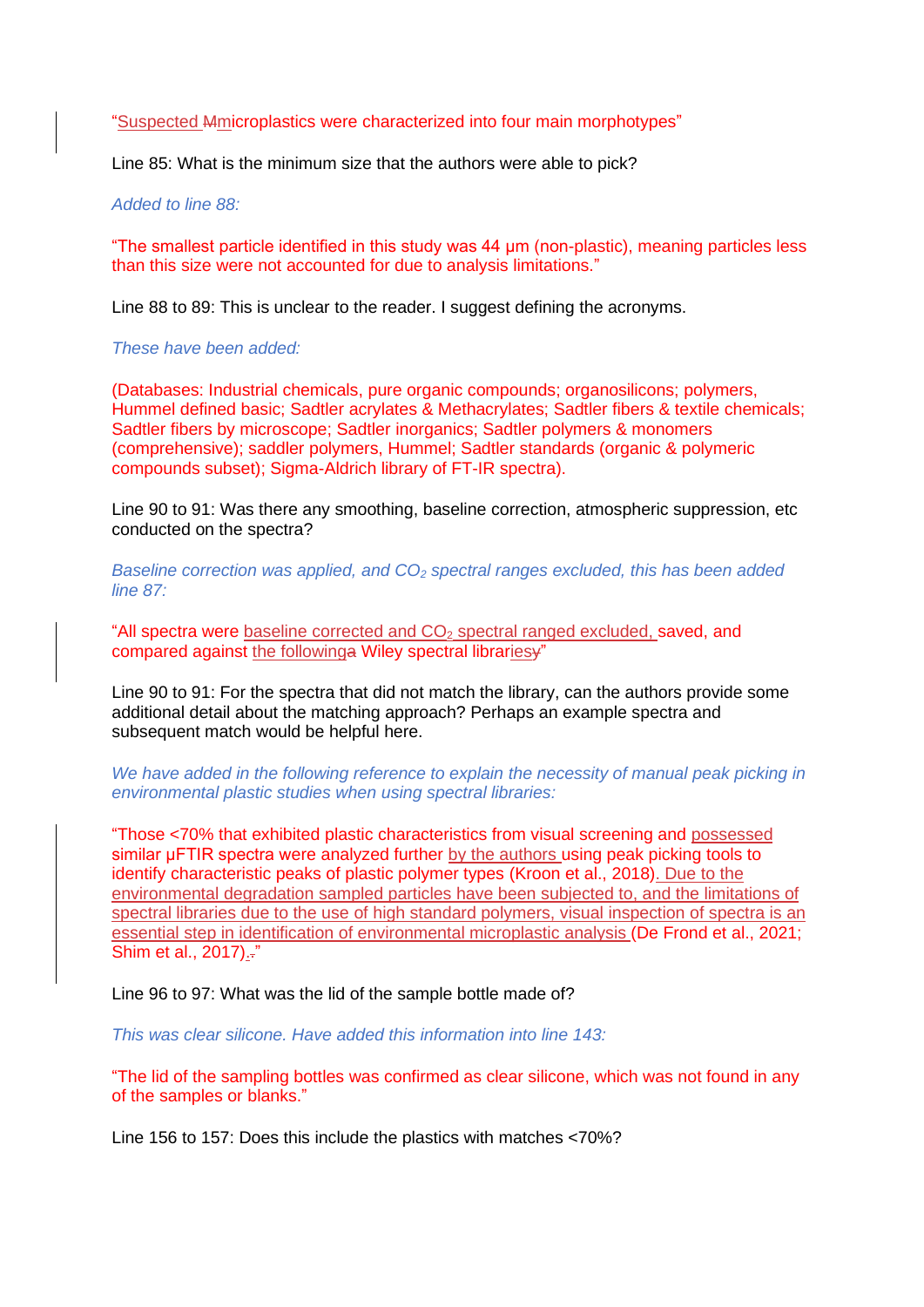*Yes. This has been highlighted in section 2.3 and the following added into line 91 (also refer to above additions for lines 91):*

"These particles matching characteristic spectral peaks were included in results."

Figure 4: I think the abbreviations used in the figure should be defined in the figure caption.

*These definitions have been added into the caption of Figure 4.*

"Figure 4. Polymer types identified across all samples. (a) Number of each polymer type found across all Antarctic study sites (PET: polyethylene terephthalate, CP: copolymers, PMMA: polymethyl methacrylate, PVC: polyvinyl chloride, PA: polyamide, other: (polytetrafluoroethylene (PTFE), polyvinylidene, polypropylene, silicone and polymethyl anhydride.), PE: polyethylene, ALK: alkyds, CN: cellulose nitrate);- (b) Number of microplastic fragments and fibres identified in each colour category (films (*n*=1) excluded);. (c) Size distribution of microplastics across all samples categorized by morphotype (length)."

Figure 5: I suggest combine with figure 4.

*This has now been combined in the updated manuscript, with figure heading updated as shown in above comment.*

Line 255 to 256: I suggest reminding the reader the minimum and max distances to these stations.

*The following has been added on line 256:*

"Antarctic research stations on Ross Island, Scott Base (NZ) and McMurdo Station (US), are withinhave the closest proximity to the sampling sites,- up to 20 km away (Fig. 1), with Zucchelli Station (Italian) the next closest at 350 km away."

Section 4.3.1: Are tumble dryers used at the stations? If so, perhaps considering them as a potential source (see Tao et al., 2022, Microfibers Released into the Air from a Household Tumble Dryer, ES&T).

*Yes, the following has been added to line 281:*

"An excess of 700,000 synthetic fibres are released from an average 6 kg load of washing acrylic fibres (Napper and Thompson, 2016) and with tumble dryers being present these may also contribute to the presence of microplastics (Tao et al., 2022). .Future work should focus on quantifying the contribution of tumble dryers and waste-water discharge to the abundance of microplastics in Antarctica."

Line 281 to 282: what are the WWT processes for the bases nearby the sampling sites?

*We do not have enough information to make claims on this, but we have added the following to line 283:*

"Future work should focus on the most effective wastewater treatment process(es) for microplastic removal, which could ultimately be used at these bases."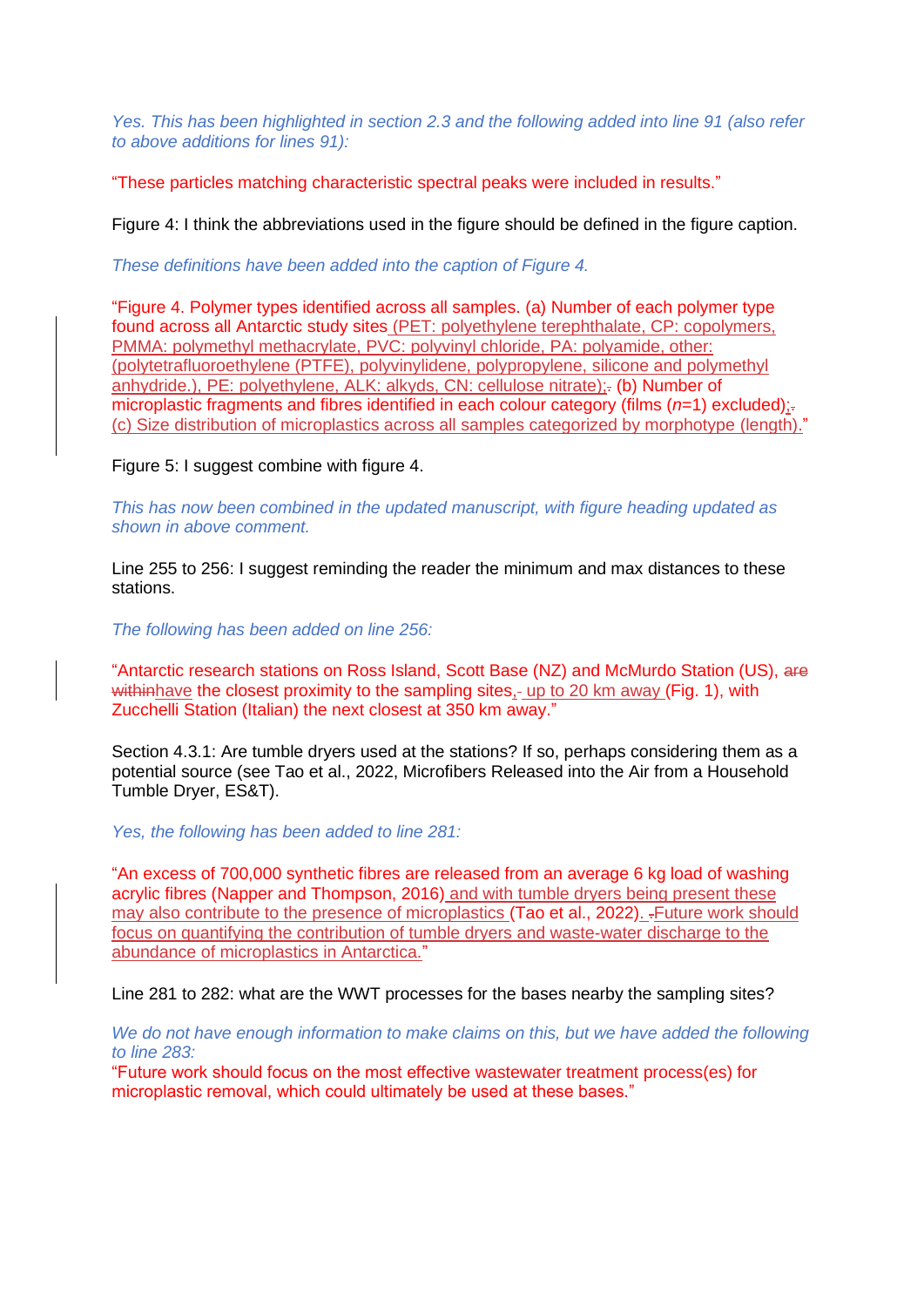Table A2: Characteristics of microplastics identified. Volume is the melted snow content of each sample. As discussed in the text, 'blue' includes blue, black and navy. 'Size' indicates the width for fragments and length for fibres.

| <b>Sampling</b><br><b>Morphotype</b><br><b>Size</b><br><b>Polymer</b><br><b>Volume</b><br><b>Colour</b><br><b>Site</b><br>(mL) |  |
|--------------------------------------------------------------------------------------------------------------------------------|--|
|                                                                                                                                |  |
| S <sub>1</sub><br>630<br>Polyester<br>207<br>fibre<br>blue                                                                     |  |
| 226.24<br>acrylic copolymer<br>fragment<br>blue                                                                                |  |
| acrylic melamine<br>fragment<br>pink<br>326.34                                                                                 |  |
| copolymer                                                                                                                      |  |
| acrylic epoxy resin<br>fibre<br>318.31<br>blue                                                                                 |  |
| copolymer                                                                                                                      |  |
| <b>S2</b><br>fibre<br>540.86<br>Polyamide<br>250<br>blue                                                                       |  |
|                                                                                                                                |  |
| S3<br>fibre<br>Polyamide<br>233<br>blue<br>1329.7                                                                              |  |
| fibre<br>blue<br>885.18<br>Polyester                                                                                           |  |
| <b>PMMA</b><br>fibre<br>clear<br>255.99                                                                                        |  |
| 1033.72<br>fibre<br>blue<br>Polyester                                                                                          |  |
| Polyester<br>fibre<br>blue<br>499.85                                                                                           |  |
| fibre<br>blue<br>699.56<br>Polyester                                                                                           |  |
| fibre<br>138.84<br>PA<br>red                                                                                                   |  |
| 1519.3<br><b>PMMA</b><br>fibre<br>clear                                                                                        |  |
|                                                                                                                                |  |
| 272.57<br>S4<br>fibre<br>polyvinyl acetate<br>192<br>blue                                                                      |  |
| copolymer                                                                                                                      |  |
| fibre<br>457.24<br>clear<br>Polyester                                                                                          |  |
| <b>PE</b><br>166.24<br>fragment<br>blue                                                                                        |  |
| silicone<br>fragment<br>blue<br>167.65                                                                                         |  |
| 129.98<br>fragment<br>alkyds<br>pink                                                                                           |  |
| fragment<br>89.77<br>polyethylene<br>blue                                                                                      |  |
| polyethylene<br>fragment<br>pink<br>220.84                                                                                     |  |
|                                                                                                                                |  |
| S <sub>5</sub><br>blue<br>1224.39<br>216<br>fibre<br>Polyester                                                                 |  |
| 883.31<br>Polyester<br>fibre<br>blue                                                                                           |  |
| Polyester<br>fibre<br>blue<br>418.53                                                                                           |  |
| Polyester<br>fibre<br>329.37<br>blue                                                                                           |  |
| Polyester<br>313.34<br>fragment<br>pink                                                                                        |  |
| <b>PMMA</b><br>pink<br>144.48<br>fragment                                                                                      |  |
| S <sub>6</sub><br>fragment<br>pink<br>415.38<br>208<br>polypropylene                                                           |  |
| fibre<br>pink<br>252.04<br><b>PMMA</b>                                                                                         |  |
| polyamide<br>254.84<br>fibre<br>blue                                                                                           |  |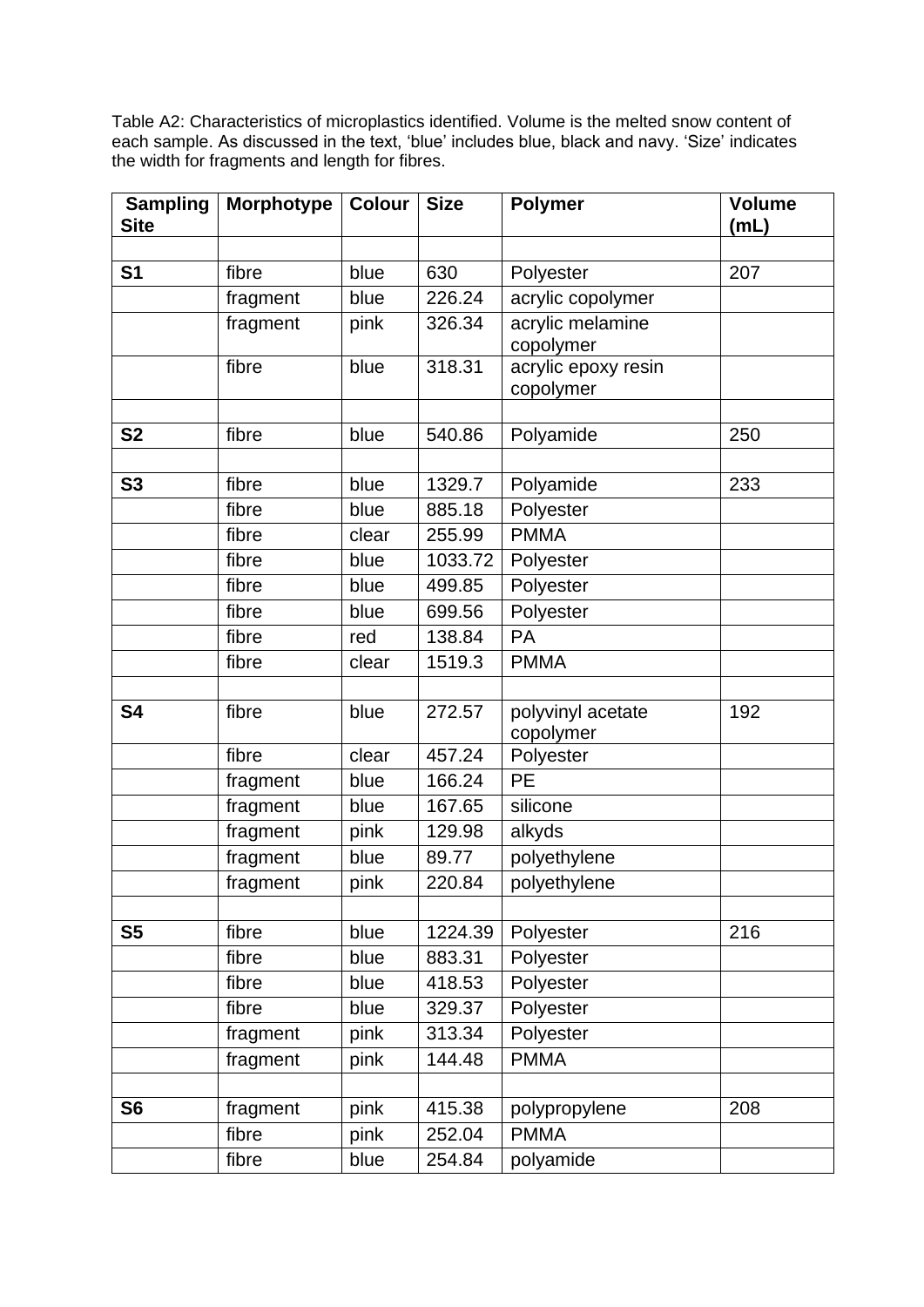|                | fibre    | clear       | 544.04  | <b>PMMA</b>         |     |
|----------------|----------|-------------|---------|---------------------|-----|
|                |          |             |         |                     |     |
| S7             | fibre    | blue        | 518.56  | polyvinylidene      | 184 |
|                | fragment | pink        | 224.51  | Polyester           |     |
|                | fibre    | blue        | 751.09  | Polyester           |     |
|                | fragment | pink        | 188.61  | polyethylene        |     |
|                | fibre    | clear       | 550.18  | polyester copolymer |     |
|                | fibre    | blue        | 904.05  | Polyester           |     |
|                | fibre    | pink        | 3510.5  | polyamide           |     |
|                | fibre    | clear       | 1533.8  | Polyester           |     |
|                | fragment | blue        | 89.02   | cellulose nitrate   |     |
|                | fragment | pink        | 215.11  | acrylate copolymer  |     |
|                |          |             |         |                     |     |
| S <sub>8</sub> | fibre    | blue        | 2452.53 | Polyester           | 221 |
|                | fragment | blue        | 744.33  | acrylic copolymer   |     |
|                | fragment | blue        | 981.47  | acrylic copolymer   |     |
|                | fibre    | blue        | 660.42  | acrylic copolymer   |     |
|                | fibre    | pink        | 257.98  | acrylic copolymer   |     |
|                |          |             |         |                     |     |
| S <sub>9</sub> | Fragment | white       | 518.89  | cellulose nitrate   | 203 |
|                |          |             |         |                     |     |
| <b>S10</b>     | fibre    | pink        | 184.84  | polyamide           | 191 |
|                | fragment | blue        | 77      | <b>PMMA</b>         |     |
|                | fragment | blue        | 63      | <b>PMMA</b>         |     |
|                |          |             |         |                     |     |
| <b>S11</b>     | Fibre    | clear       | 395.78  | Polyester           | 235 |
|                | fragment | purple      | 85.24   | Polyester           |     |
|                |          |             |         |                     |     |
| <b>S12</b>     | fibre    | clear       | 888.54  | Polyester           | 226 |
|                | fibre    | clear       | 497.85  | <b>PTFE</b>         |     |
|                |          |             |         |                     |     |
| <b>S13</b>     | Fibre    | <b>Blue</b> | 616.95  | polyamide copolymer | 166 |
|                | Fibre    | <b>Blue</b> | 1387.64 | cellulose nitrate   |     |
|                | Fibre    | <b>Blue</b> | 729.62  | polyamide           |     |
|                | Fragment | pink        | 314.09  | Polyester           |     |
|                | fibre    | pink        | 467.88  | Polyester           |     |
|                | fragment | pink        | 257.53  | acrylic copolymer   |     |
|                |          |             |         |                     |     |
| <b>S14</b>     | Film     | <b>Blue</b> | 1497.11 | Polyester           | 219 |
|                | Fragment | Green       | 199.48  | alkyds              |     |
|                | Fibre    | <b>Blue</b> | 1091.78 | Polyester           |     |
|                | fibre    | blue        | 1452.55 | Polyester           |     |
|                | fibre    | blue        | 1647.14 | alkyds              |     |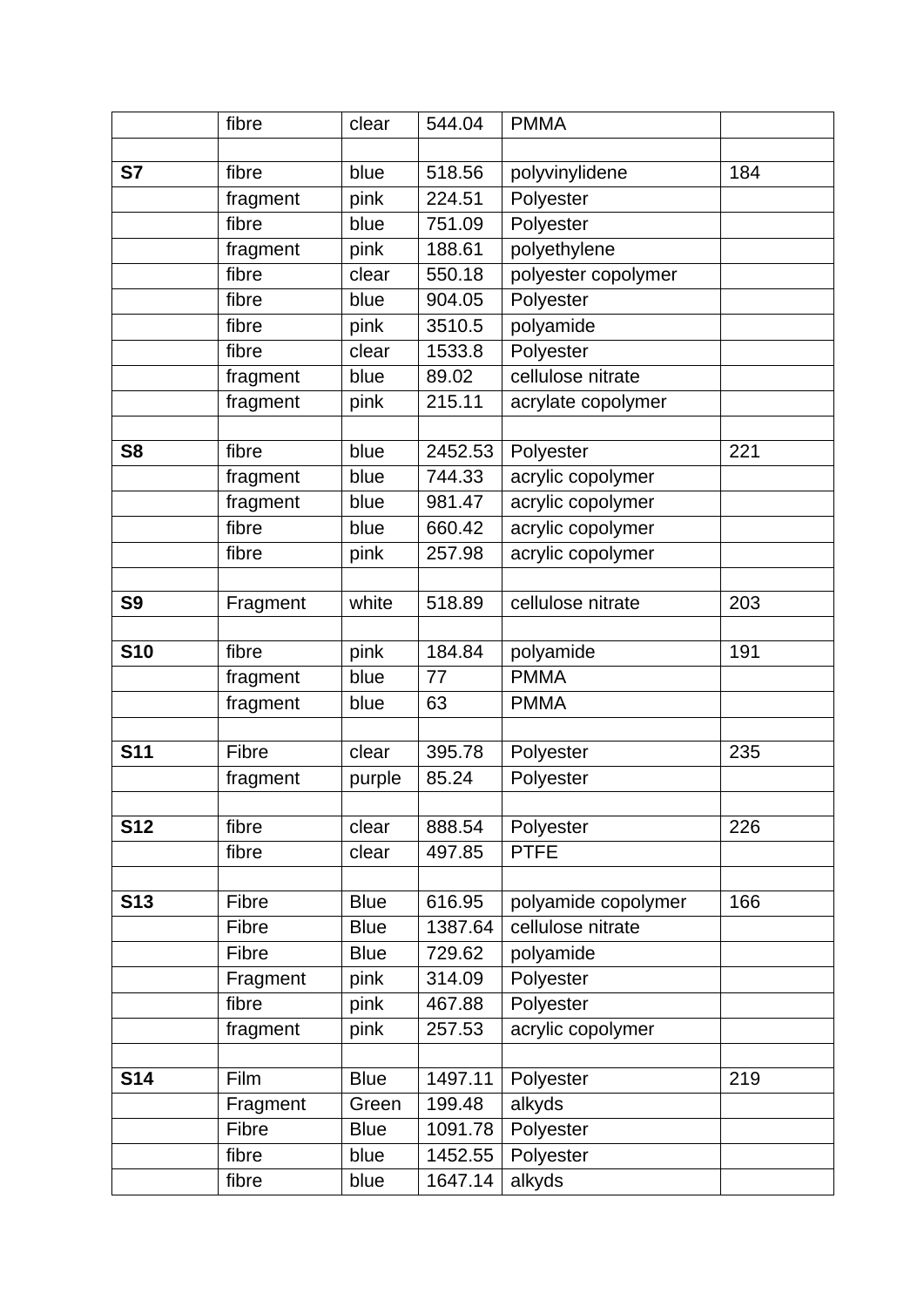|            | fragment | pink                        | 135.34  | <b>PMMA</b>                                         |     |
|------------|----------|-----------------------------|---------|-----------------------------------------------------|-----|
|            | fragment | blue                        | 142.3   | acrylic copolymer                                   |     |
|            | fibre    | pink                        | 2002.91 | Polyester                                           |     |
|            | fibre    | blue                        | 1131.31 | cellulose nitrate                                   |     |
|            | fibre    | clear                       | 1851.13 | Polyester                                           |     |
|            |          |                             |         |                                                     |     |
| <b>S15</b> | Fibre    | clear                       | 959.67  | Polyester                                           | 217 |
|            | Fibre    | blue                        | 2005.45 | <b>PMMA</b>                                         |     |
|            | Fibre    | pink                        | 983.33  | Polyester                                           |     |
|            |          |                             |         |                                                     |     |
| <b>S16</b> | fibre    | pink                        | 726.42  | Polyester                                           | 146 |
|            | fibre    | blue                        | 1321.59 | methyl vinyl<br>ether/maleic anhydride<br>copolymer |     |
|            | fibre    | pink                        | 415.09  | Polyester                                           |     |
|            | fragment | blue                        | 208.09  | <b>PVC</b>                                          |     |
|            | fragment | green                       | 179.78  | alkyds                                              |     |
|            | fibre    | blue                        | 721.63  | Polyester                                           |     |
|            | fibre    | blue                        | 200     | Styrene copolymer                                   |     |
|            | Fibre    | Clear                       | 300     | Polyester                                           |     |
|            | Fibre    | Clear                       | 1378.89 | Polyester                                           |     |
|            | Fibre    | Clear                       | 1461.7  | Polyester                                           |     |
|            | Fibre    | <b>Blue</b>                 | 420.63  | poly(methacrylic<br>anhydride)                      |     |
|            | Fragment | <b>Bright</b><br>green      | 346.03  | acrylic copolymer                                   |     |
|            |          |                             |         |                                                     |     |
| <b>S17</b> | fibre    | blue                        | 400.2   | Polyester                                           | 156 |
|            | fragment | bue                         | 50.05   | Polyester                                           |     |
|            | fragment | blue                        | 67.68   | <b>PMMA</b>                                         |     |
|            | fragment | grey                        | 336.11  | <b>PTFE</b>                                         |     |
|            | fragment | grey                        | 63.31   | <b>PTFE</b>                                         |     |
|            | fragment | green                       | 120.75  | acrylic copolymer                                   |     |
|            |          |                             |         |                                                     |     |
| <b>S18</b> | Fragment | <b>Blue</b>                 | 109.57  | <b>PVC</b>                                          | 160 |
|            | Fibre    | <b>Blue</b>                 | 1457.75 | Polyester                                           |     |
|            | Fibre    | Clear                       | 483.56  | Polyester                                           |     |
|            | Fibre    | <b>Blue</b><br>and<br>White | 1327.49 | Polyester                                           |     |
|            | Fragment | <b>Blue</b>                 | 123.2   | <b>PVC</b>                                          |     |
|            | Fibre    | Pink                        | 466.68  | Polyester                                           |     |
|            | Fibre    | <b>Blue</b>                 | 464.9   | Polyester                                           |     |
|            | Fibre    | <b>Blue</b>                 | 403.55  | Polyester                                           |     |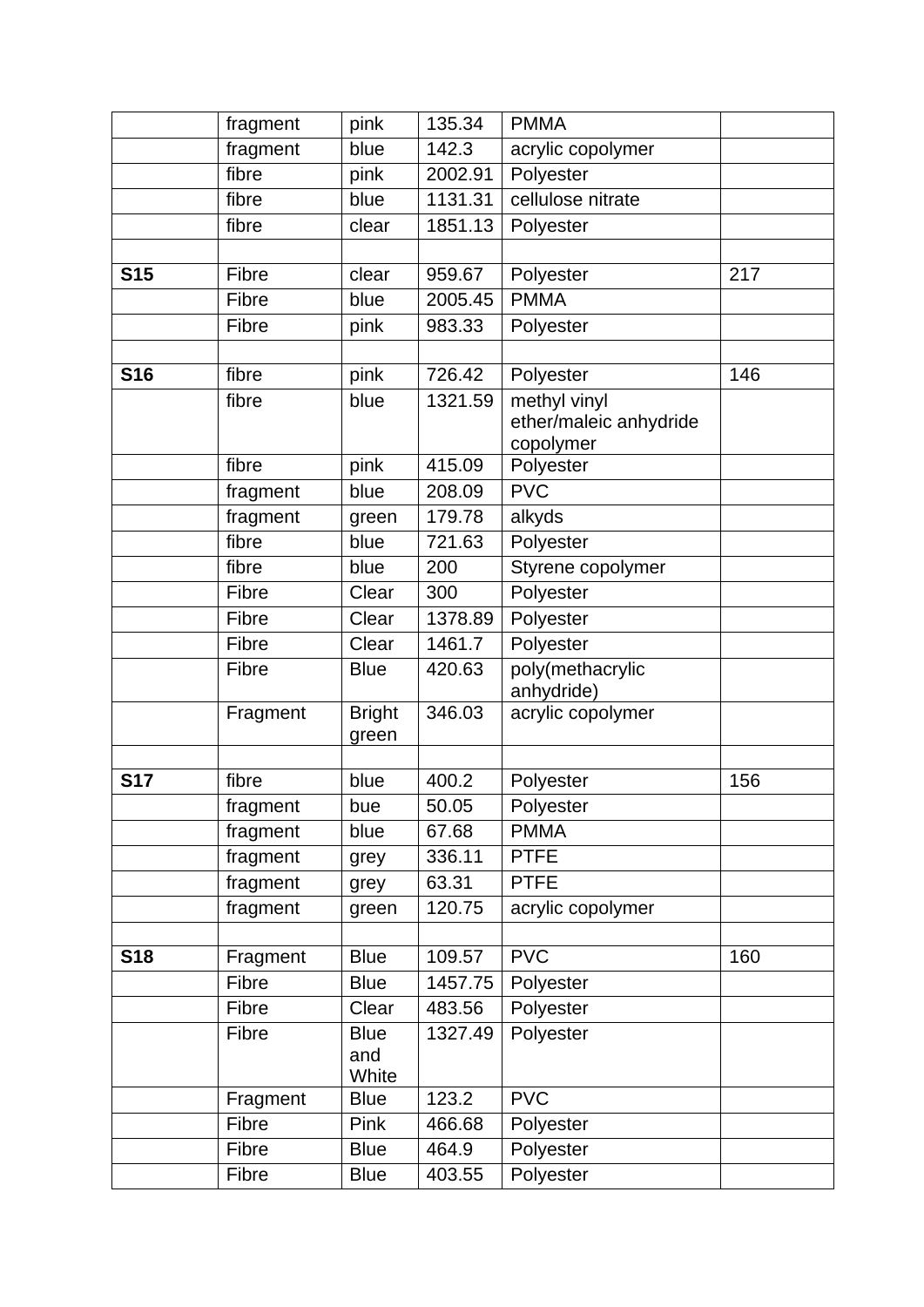|            | Fragment | <b>Blue</b> | 127.71 | <b>PVC</b>        |     |
|------------|----------|-------------|--------|-------------------|-----|
|            |          |             |        |                   |     |
| <b>S19</b> | Fibre    | <b>Blue</b> | 461.68 | Polyester         | 182 |
|            | Fibre    | <b>Blue</b> | 900.61 | <b>PVC</b>        |     |
|            | Fibre    | <b>Pink</b> | 238.21 | Polyester         |     |
|            | Fragment | <b>Pink</b> | 170.81 | Polyester         |     |
|            | Fragment | Pink        | 117.6  | <b>PVC</b>        |     |
|            | Fragment | <b>Blue</b> | 163.57 | acrylic copolymer |     |
|            | Fragment | <b>Blue</b> | 113.41 | <b>PVC</b>        |     |
|            | Fragment | <b>Blue</b> | 116.39 | <b>PVC</b>        |     |
|            | Fibre    | <b>Blue</b> | 120.96 | <b>PVC</b>        |     |
|            | Fragment | <b>Blue</b> | 165.47 | <b>PVC</b>        |     |

# *Supporting Information*

*Table S1.* Blank findings from field blanks (FB), laboratory blanks (LB) and daily blanks (DB). Daily blank samples correspond to specific samples processed at the same time and therefore account for contamination of specific samples. Blank corrections were made by subtracting the corresponding daily blank findings from the results before reporting. Fragments were excluded from this table as they were only found in FB and LB, with all matching the colour coating of the sampling bottles.

| <b>Blanks</b> (+<br>corresponding | <b>Morphotype</b> | Colour       | <b>Total</b>   |
|-----------------------------------|-------------------|--------------|----------------|
| samples)                          |                   |              |                |
| FB <sub>1</sub>                   | Fibre             | <b>Black</b> | $\overline{3}$ |
|                                   |                   | Clear        |                |
|                                   |                   | Clear        |                |
|                                   |                   |              |                |
| FB <sub>2</sub>                   | Fibre             | <b>Black</b> | 3              |
|                                   |                   | <b>Blue</b>  |                |
|                                   |                   | <b>Blue</b>  |                |
| LB1                               | Fibre             | <b>Blue</b>  | $\overline{1}$ |
| LB <sub>2</sub>                   | Fibre             | <b>Blue</b>  | $\overline{3}$ |
|                                   |                   | Clear        |                |
|                                   |                   | Clear        |                |
| DB1 (S1,S8)                       | Fibre             | Clear        | $\overline{2}$ |
|                                   |                   | Clear        |                |
| DB2 (S2,S3)                       | Fibre             | Clear        | $\overline{2}$ |
|                                   |                   | Clear        |                |
| DB3 (S6,S7)                       | Fibre             | <b>Blue</b>  | $\overline{3}$ |
|                                   |                   | Clear        |                |
|                                   |                   | Clear        |                |
| DB4 (S4, S15)                     | Fibre             | Clear        | $\overline{2}$ |
|                                   |                   | Clear        |                |
| DB5 (S9, S11, S12)                | Fibre             | <b>Blue</b>  | $\overline{2}$ |
|                                   |                   | Clear        |                |